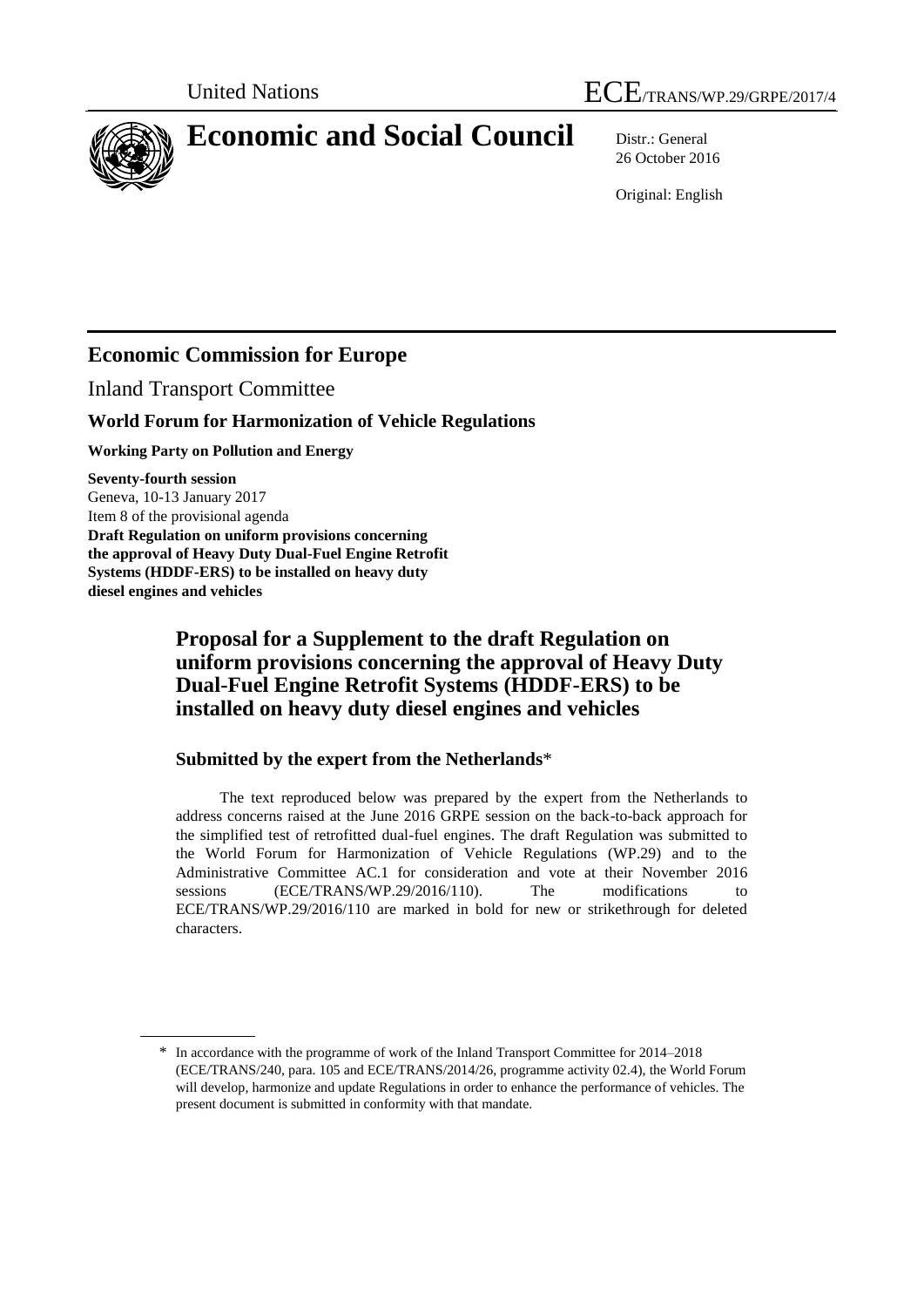## **I. Proposals**

*Annex 6, paragraph 10.1.,* amend to read:

"10.1. Tests and requirements

An engine representative of the desired extension of the application range shall be tested in accordance with the provisions set out in paragraph 5.2.2. or 10.1.1. at the choice of the dual-fuel engine retrofit system manufacturer. Engine tests in accordance with paragraph 5.2.2. are always required for the extension of an application range with an engine family equipped with EGR.

The tests in accordance with paragraph 10.1.1. shall be carried out on a representative engine equipped with a member of the dual-fuel engine retrofit system family.

The same tests shall be performed in diesel mode and in dual-fuel mode in such a way that the operating points and conditions are as similar as possible.

The  $NO<sub>X</sub>$ , Non-Methane Hydrocarbons (NMHC), CO and PM emission test results in dual-fuel mode shall be lower than or equal to the results in diesel mode.

**Alternatively, at the request of the engine retrofit system manufacturer, the CO<sup>2</sup> specific emission results of the test in accordance with paragraph 10.1.1.1. in dual-fuel mode shall not exceed the applicable original emission limits for diesel operation as specified in Regulation No. 49 and transposed into CO<sup>2</sup> specific emission limits with the following equation:**

 $CO<sub>2</sub>$  **specific emission limit =**  $1.6 \times 1.5 \times$  **brake specific emission limit** 

**Where:**

| $CO2$ specific emission limit | is expressed in $[g/kgCO_2]$                                                |
|-------------------------------|-----------------------------------------------------------------------------|
| 1.6                           | is the conversion factor from brake<br>specific to $CO2$ specific emissions |
| 1.5                           | is the Conformity Factor                                                    |
| brake specific emission limit | is expressed in $[g/kWh]$ "                                                 |